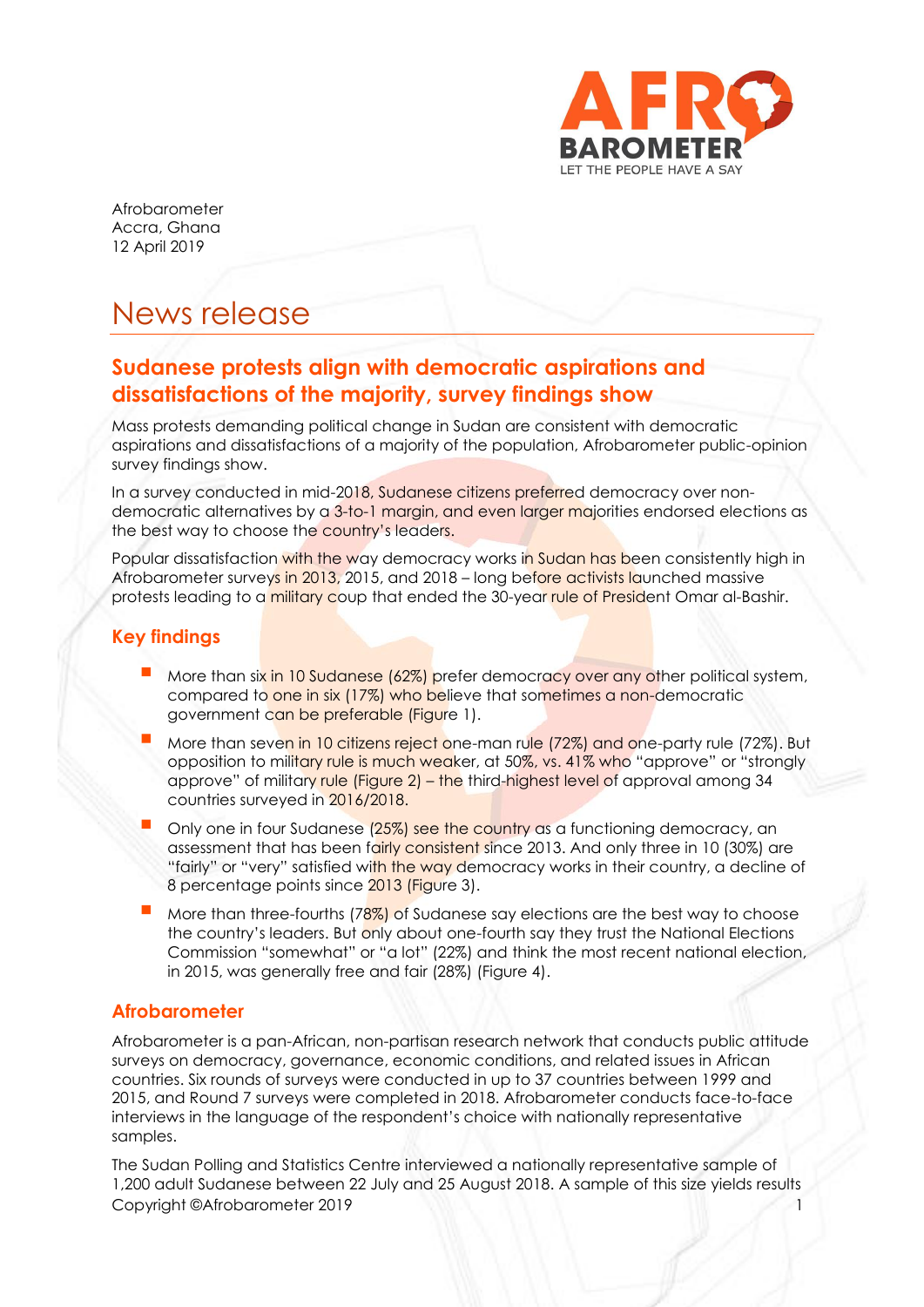

with a margin of error of  $+/-3$  percentage points at a 95% confidence level. Previous surveys were conducted in Sudan in 2013 and 2015.

## **Charts**



#### **Figure 1: Popular support for democracy** | Sudan | 2018

*Respondents were asked: Which of these three statements is closest to your own opinion? Statement 1: Democracy is preferable to any other kind of government. Statement 2: In some circumstances, a non-democratic government can be preferable. Statement 3: For someone like me, it doesn't matter what kind of government we have.*



#### **Figure 2: Views on autocratic alternatives to democracy** | Sudan | 2018

*Respondents were asked: There are many ways to govern a country. Would you disapprove or approve of the following alternatives:* 

*Elections and the National Assembly are abolished so that the president can decide everything? Only one political party is allowed to stand for election and hold office? The army comes in to govern the country?*

Copyright ©Afrobarometer 2019 2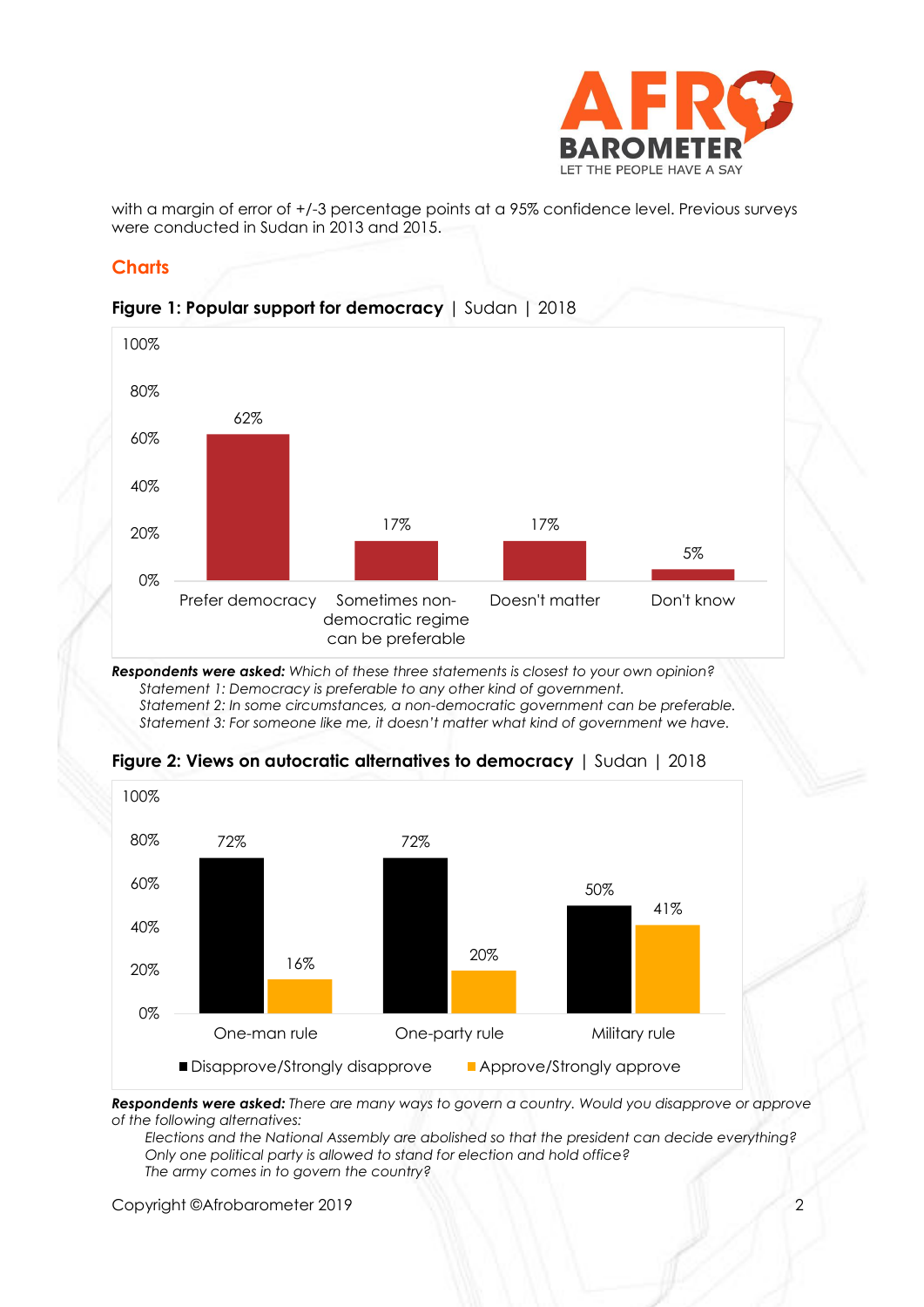



#### **Figure 3: Extent of democracy and satisfaction with democracy** | Sudan | 2013-2018

*Which of the following statements is closest to your view?* 

*Statement 1: We should choose our leaders in this country through regular, open, and honest elections.*

*Statement 2: Since elections sometimes produce bad results, we should adopt other methods for choosing this country's leaders.*

*(% who "agree" or "agree very strongly" with Statement 1)*

*How much do you trust each of the following, or haven't you heard enough about them to say: The National Elections Commission?*

*On the whole, how would you rate the freeness and fairness of the last national election, held in 2015?*

Copyright ©Afrobarometer 2019 3